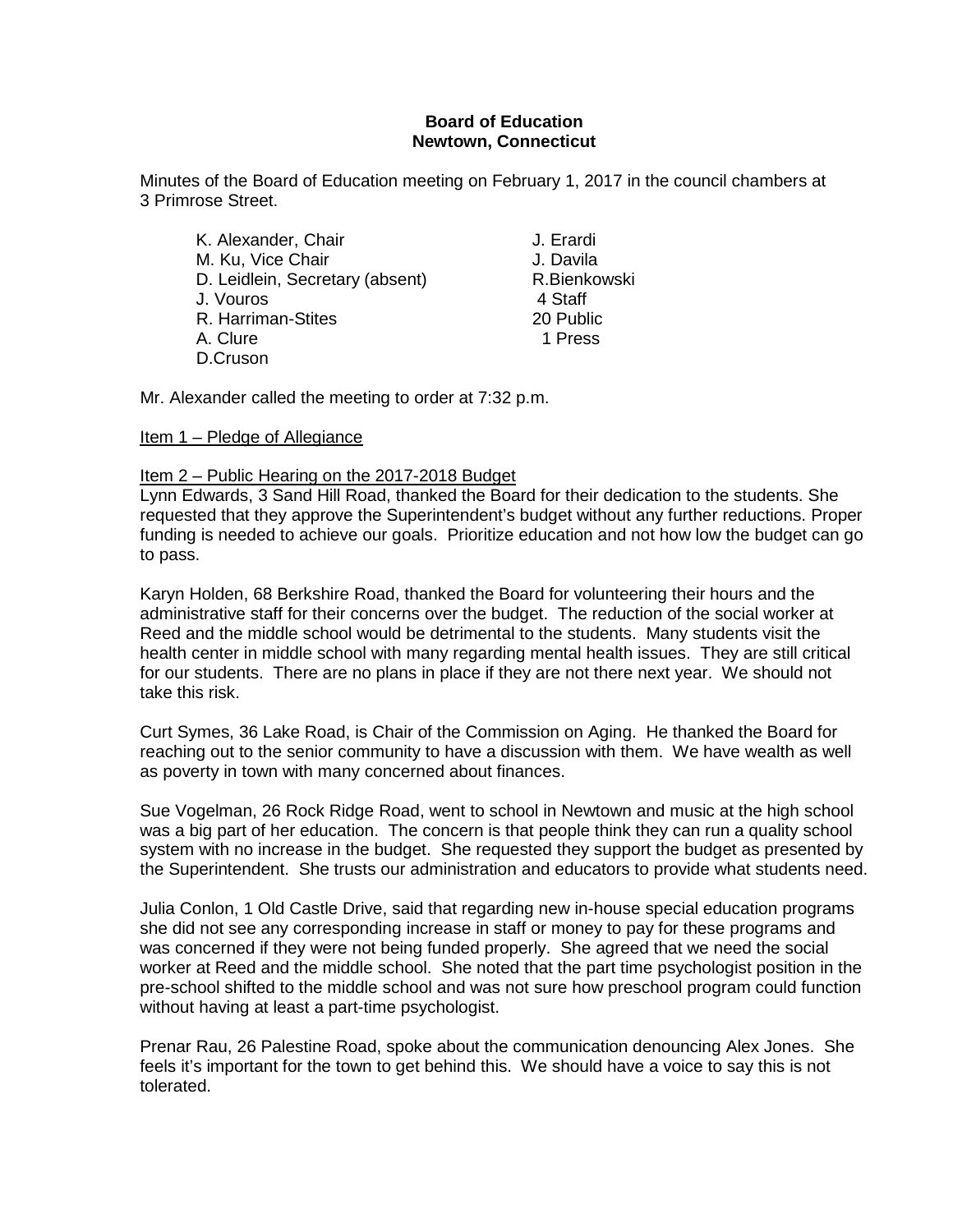Board of Education **Francisco Community** 1, 2017 **February 1**, 2017

Jason Zetoff, 16 Lakeview Terrace, referred to the letter to Trump to denounce Alex Jones. He read a comment Mr. Jones made to a caller.

Joanna Rosen, 60 Sugar Lane, hoped to bring back mental health staff for Reed and the middle school. She is a private practitioner in town and many of them have no openings after school because of the number of students needing to see them. Many issues from 12/14 are among the highest risk students coming to Reed and the middle school. The support we have in place should not be pulled.

Robin Fitzgerald, 24 Old Farm Hill Road, feels that because of challenges this year the Board should put everything back in the budget that was presented in the beginning. Should not cut the budget now because we know it will be cut later. Send it through or add money back for mental health. Make the tough decisions later.

#### Item 3 – Budget Discussion

Mr. Bienkowski presented the technical adjustments to the budget proposal which would bring a \$44,848 reduction to the budget for a 1.75% increase over last year.

Mrs. Harriman-Stites asked for the Director of Pupil Services to be at the next meeting to discuss bringing program in-house and salary adjustments in doing that. She also asked for the exact cost of each social worker position.

Mr. Clure asked if there were any grants for these positions.

Dr. Erardi said the Department of Education over the past three years funded multiple positions with less being funded this year and none next year. The reduction of social workers was not based on the funder but what we believed was the perceived need. Mrs. Petersen will share the rationale for the decision. There are a number of changing parts in shifting from pre-school to needs based at the middle school. Our preparation for the next meeting will be around mental health aspects of the budget. There will be a chronology of the last 10 years to show what has taken place with staffing and that despite the decline of 1,200 students, there has been an increase in special education students.

Mrs. Harriman-Stites requested the document with per pupil expenditure state wide. Mrs. Ku asked for the cost benefit analysis for a purchasing agent to share with the town. Dr. Erardi suggested to not include it at this time. We have other pressing issues that could supersede the need. There also needs to be conversations with other boards.

Mrs. Harriman-Stites asked for the difference between the academic dean and assistant principal positions.

Dr. Erardi said the assistant principal is full time and the academic dean usually part time for a teacher with a reduced teaching load. The assistant principal is involved in the daily operation of the school including discipline and observations. With a number of aspiring leaders in the middle school we were able to bring helping hands there with no cost.

Mrs. Harriman-Stites referred to the grant writer funded from the Newtown/Sandy Hook Foundation and asked if we should fold that into the budget.

Dr. Erardi said it is presently funded at \$25,000. The funder needs to see a return on their investment. The staff member we have is perfect for the position and he was confident that funding will be continued.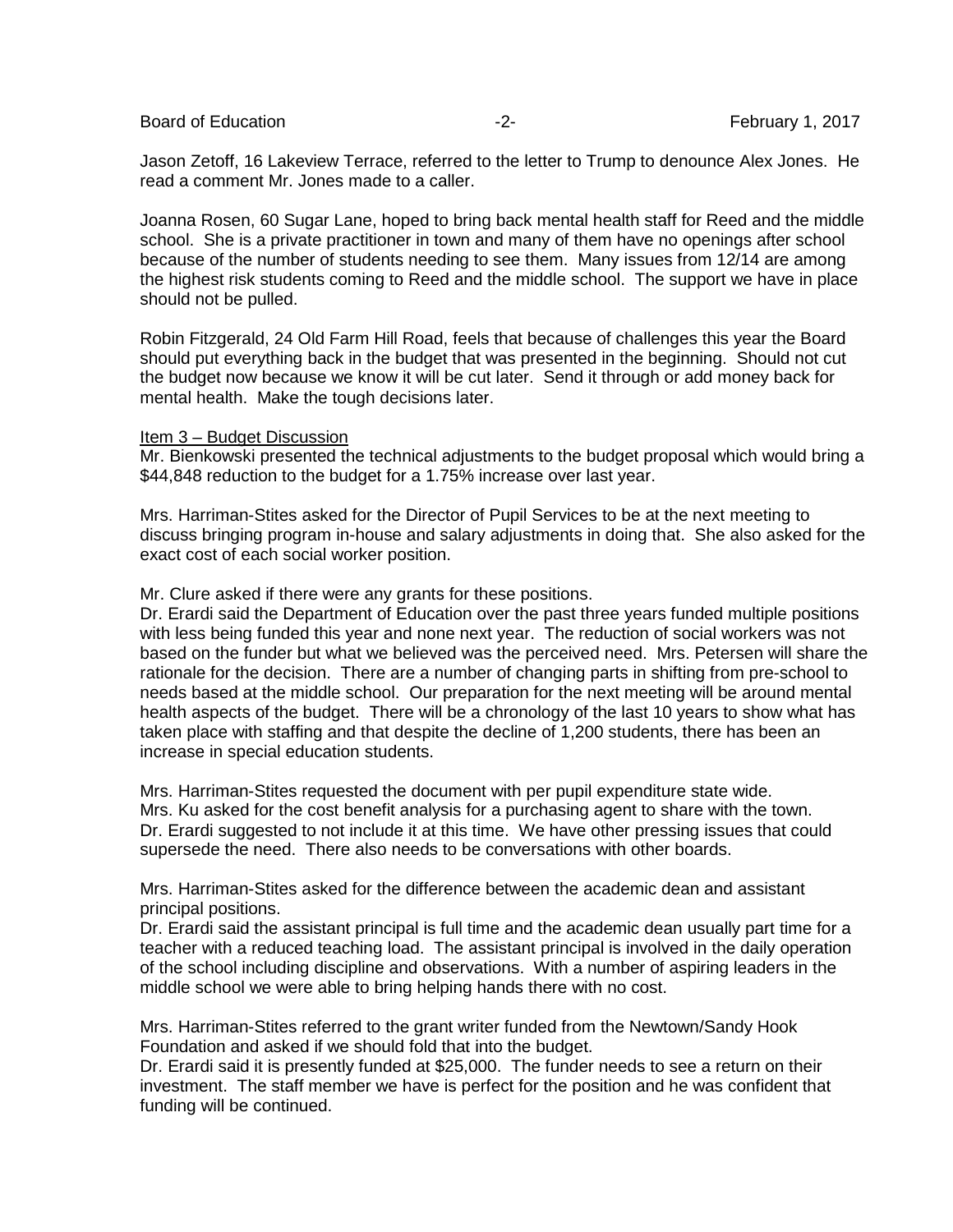Board of Education **Francisco Community** 1, 2017 **February 1**, 2017

Mrs. Ku wondered about teacher evaluations and how much time was being spent by principals and assistant principals. Regarding facilities she asked about the extra costs for Sandy Hook School such as snow removal, the extra custodian and copiers and if that was common for a new building.

Mr. Bienkowski said that experience has shown that new schools cost more to operate and that Reed and Head O'Meadow fell into that category after they opened. For Sandy Hook School there are new State standards that had to be followed.

Mrs. Ku requested information for the next meeting regarding equipment repairs and contracted services as it looked like more money was being spent in one elementary school than the others. Also on page 210 regarding priority one technology requests she asked for clarification that these are new technology, if there is equity between the schools, how much is in each and how we prioritize which schools get priority requests. Mrs. Ku asked for an idea of the staff schedule regarding the social aspect of the school based health center at the middle school. Mrs. Harriman-Stites asked to see how the center social worker fits in with those in the school.

Mr. Vouros asked to hear from the middle school nurses to see how they fit in with the school based health center and if they are working together.

Anne Dalton, said the nurses are in communication on a regular basis as they are located across the hall. Students come to the middle school nurse first and then would be referred to the center. Their social workers are very busy and slower with medically based issues.

Mr. Alexander said his primary concern is having questions that can be answered tomorrow night. Regarding the social workers, he understands that this has been looked at by the administration with a functional point of view rather than purely a monetary view. Mr. Vouros said regarding the mental health aspect of the budget the tragedy has a longlasting effects. He would never take away services from children unless certain they were no longer needed.

#### Item 4 – Communications Discussion

Mr. Alexander referred to the letter to the incoming administration. The Board of Selectman voted to send it but there may be further discussions. We could vote to signing a specific letter or what the Board of Selectman want to send.

MOTION: Mrs. Harriman-Stites moved that the Board of Education authorize the Chair to sign for the Board of Education on a letter denouncing Sandy Hook hoaxers. Mrs. Ku seconded.

Mrs. Harriman-Stites understands the sensitivity around the letter but feels we are being held by a bully and was in favor of the letter.

Mrs. Ku felt the same. It is not good to back down from a bully but we could investigate some type of backlash. She heard a report that the president might be inviting this person as part of the press. We should stand up to that.

Mr. Vouros said the Board of Education from Newtown should be making a statement because it's incredulous that people are saying that. He would feel better if something was sent. Mr. Clure asked if we have to wait for their Board. We should send something and emphasize it with other boards. It happened to a school and the timing is important.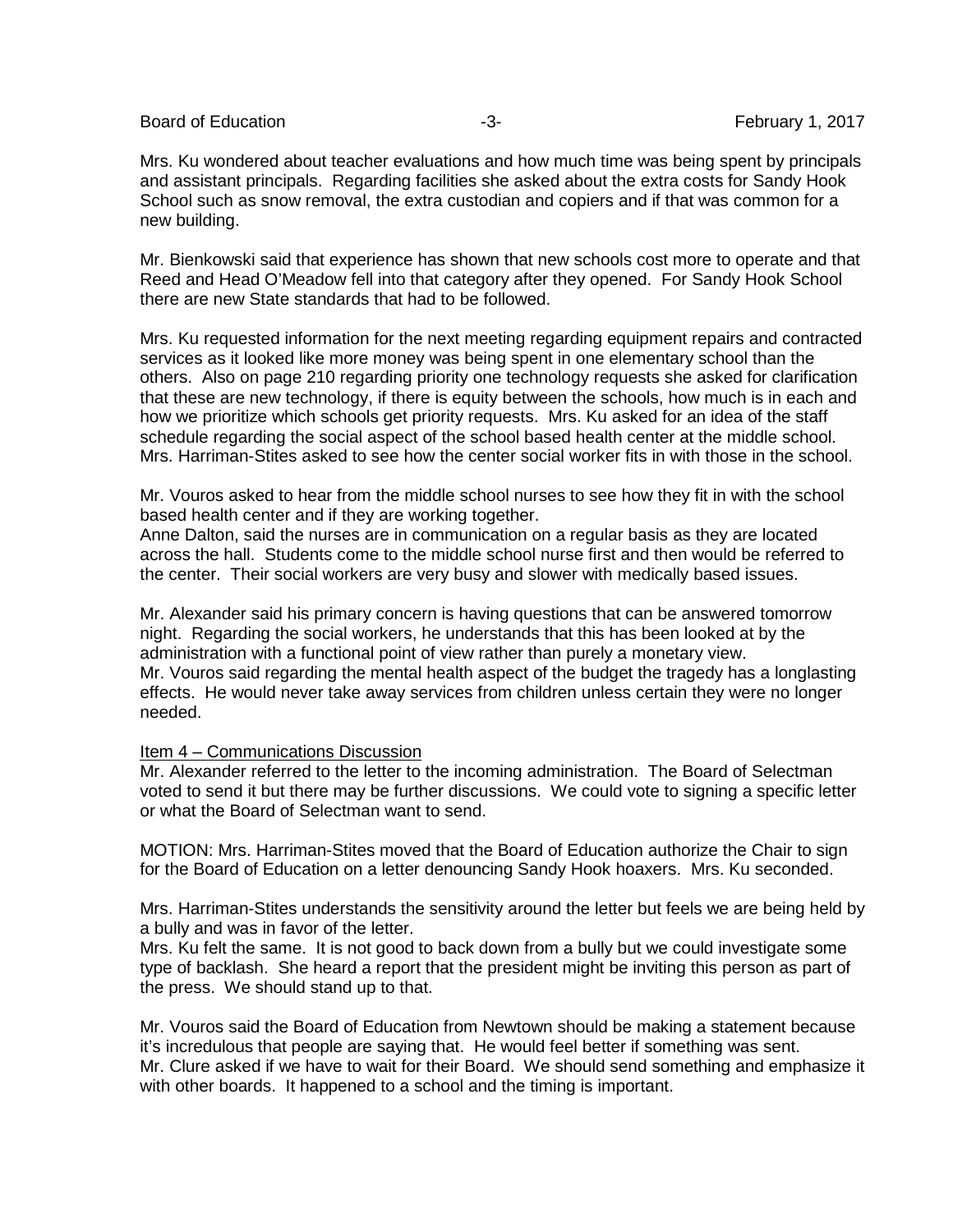Board of Education **Francisco Community -4-** February 1, 2017

Mr. Alexander said the motion needs to adjust that we were doing it independently. Mrs. Harriman-Stites agreed with Mr. Clure. We should sign on with their letter.

Mr. Cruson agrees to standing up to the bully but the way the letter is worded he feels we will not be the ones taking the brunt of what may happen and is concerned it will hurt the families. Additionally, the media will know about the letter and if there is no response from Trump it will feed the hoaxers and their campaign.

Mrs. Harriman-Stites said the letter is not meant to protect the 26 families. It's about the community as a whole. There will be possible backlash but if we know something is right we have to stand up to it.

Mr. Alexander agreed with Mrs. Harriman-Stites. The wording of the letter doesn't imply we are speaking about families but about the community and truth. He is concerned about any blow back also and asked if anyone wanted to adjust the motion. He is concerned that if we don't say this people may feel it isn't an important thing to say. He suggested amending the motion to state the Board of Education will sign the letter now in case the Board of Selectman chooses not to send it.

Mrs. Harriman-Stites said the Board of Education will sign the letter to the current president asking to denounce Sandy Hook hoaxers. Mrs. Ku seconded. Dr. Erardi felt there should be a specified date you are holding to hear back from the other boards.

Mrs. Harriman-Stites suggested the letter be signed by February 20. Mrs. Ku seconded. The final motion: Mrs. Harriman-Stites moved that the Board of Education authorize the Chair to sign for the Board of Education on a letter to the current President denouncing Sandy Hook hoaxers by February 20, 2017. Mrs. Ku seconded.

Vote: 5 ayes, 1 nay (Mr. Cruson) Motion passes.

Item 5 – Public Participation

MOTION: Mr. Clure moved that the Board of Education adjourn. Mr. Vouros seconded. Motion passes unanimously.

 $\overline{\phantom{a}}$  , and the contract of the contract of the contract of the contract of the contract of the contract of the contract of the contract of the contract of the contract of the contract of the contract of the contrac

Item 6 – Adjournment The meeting adjourned at 9:07 p.m.

Respectfully submitted:

Keith Alexander<br>Chair in the contract of the contract of the contract of the contract of the contract of the contract of the contract of the contract of the contract of the contract of the contract of the contract of the contract of the contrac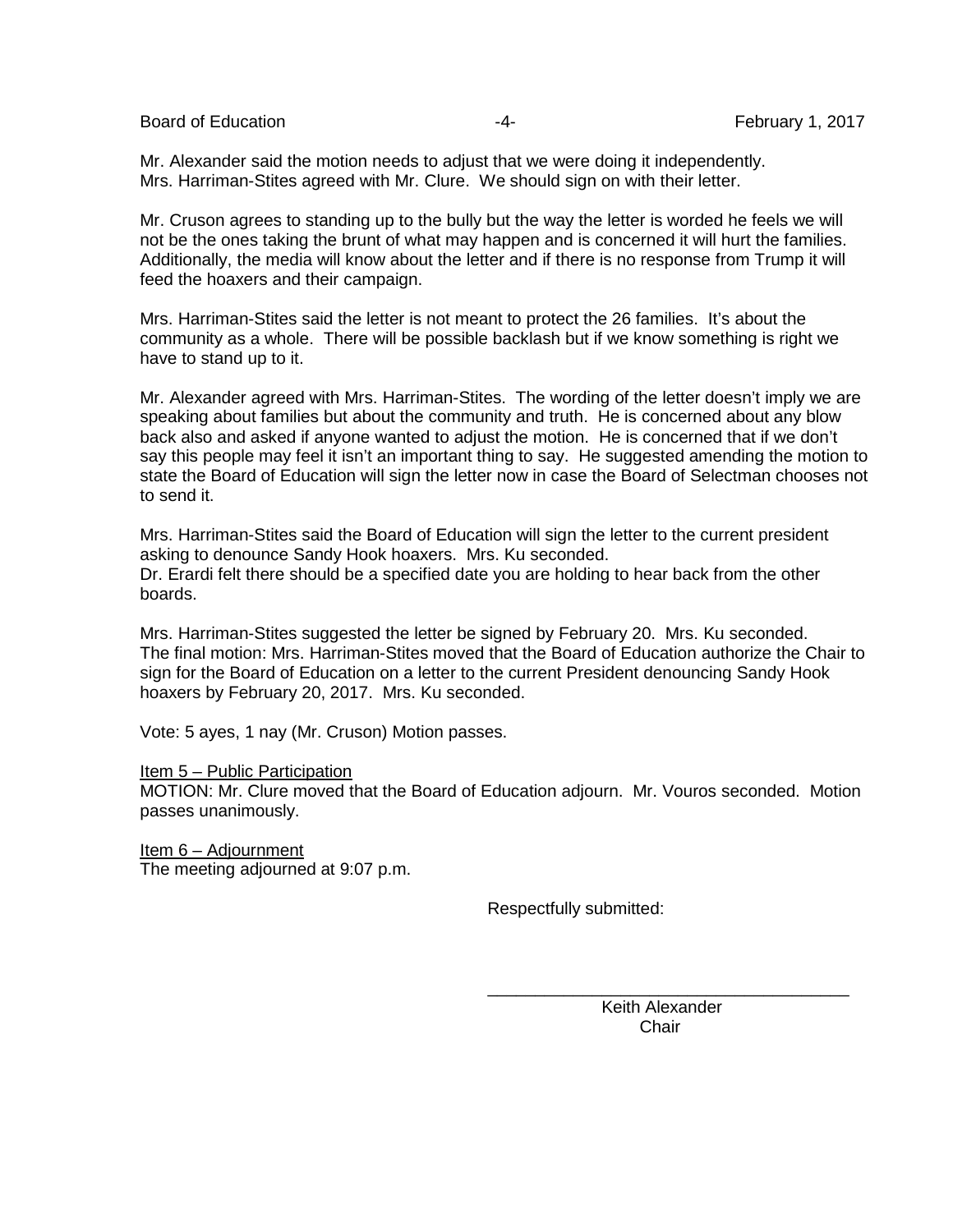## Proposed Operational Plan for 2017-18

|                |                                                            |            | Cumulative | Percent     |                | Percent  |           |
|----------------|------------------------------------------------------------|------------|------------|-------------|----------------|----------|-----------|
|                | 2016-17 Approved Budget                                    | 73,665,065 | Adjustment | of Decrease | <b>Balance</b> | Change   | Increase  |
|                | 2017-18 Superintendent's Request                           | 74,996,756 | 1,331,691  |             |                | 1.81%    |           |
|                | Recommended Adjustments to Superintendent's Plan 1/31/17   |            |            |             |                |          |           |
|                | Technical Adiustments                                      | $\Omega$   | $\circ$    | $0.00\%$    | 74,996,756     | 1.81%    |           |
| $\mathbf{1}$   | Energy - Electricity, Natural Gas, Oil, Diesel, Gasoline   | (64, 015)  | (64, 015)  | $-0.09%$    | 74,932,741     | 1.72%    | 1,267,676 |
| $2^{\circ}$    | Grant reduction for Physiological & Behavioral assessments | 51,571     | (12, 444)  | $-0.02\%$   | 74,984,312     | 1.79%    | 1,319,247 |
| 3 <sup>1</sup> | <b>Building Contracted Services</b>                        | (9,000)    | (21, 444)  | $-0.03\%$   | 74,975,312     | 1.78%    | 1,310,247 |
| $\overline{4}$ | Magnet Transportation (Grant for two less students)        | 2,600      | (18, 844)  | $-0.03\%$   | 74,977,912     | 1.78%    | 1,312,847 |
| 5.             | Certified Salary Adjustments                               | (27,909)   | (46,753)   | $-0.06%$    | 74,950,003     | $1.74\%$ | 1,284,938 |
| 6.             | Non-Certified Salary Adjustments                           | 3,505      | (43, 248)  | $-0.06%$    | 74,953,508     | 1.75%    | 1,288,443 |
| 7              | Memberships - Assistant Superintendent                     | (1,600)    | (44, 848)  | $-0.06%$    | 74,951,908     | 1.75%    | 1,286,843 |
|                |                                                            |            | (44, 848)  | $-0.06%$    | 74,951,908     | 1.75%    | 1,286,843 |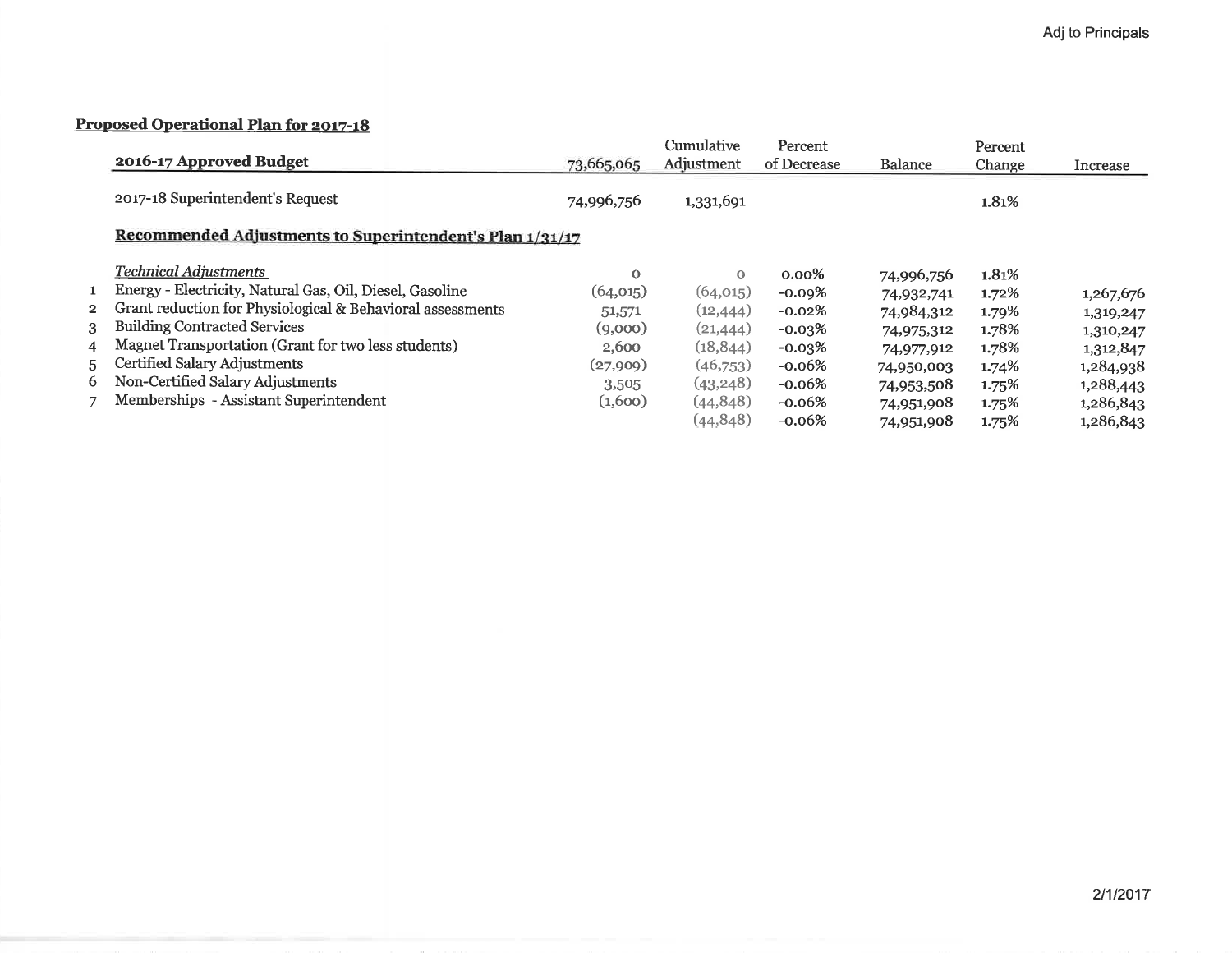Newtown Board of Educat To:

Dr. Joseph V. Erardi, Jr. From:

Date: December 23, 2016

Re: Superintendent's Requested Operational Plan 2017-2018

The Superintendent's Requested Operational Plan for 2017-2018 is \$74,996,756, which reflects a 1.81% (\$1,331,691) increase over the 2016-2017 school year spending plan. This proposed plan maintains the core of all existing programs and also includes initiatives that will continue to move the Newtown Public Schools toward a district that does only exceptional work for all students.

This funding proposal was influenced by the following:

- 1. Employee Benefits will increase by 2.97% resulting in a \$341,486 increase;
- 2. Building & Site Maintenance Projects will increase by \$130,500;
- 3. Contractual/operational salary obligations without adjustments have increased by \$1,518,996; however, the following salary adjustments have been made:
	- a. Net reduction in staff  $-$ \$397,699
	- b. Salary adjustment (turnover) -\$300,000
		- \$821,297 Net salary increase of:

## Collectively, these three factors result in an increase of \$1,293,268 which equates to 97.11% of the proposed increase of \$1,331,691

The 2017-2018 plan will include the following enhanced opportunities for K-12 learners:

- An additional .5 FTE to support the acquisition of World Language at the second grade level \$27,451
- An additional 1.0 FTE custodial staff to be located at Sandy Hook Elementary School \$49,899
- Three additional coaching positions added, two at the Middle School and one at the High School \$8,544  $\bullet$
- An additional 0.2 FTE to complete the K-8 Instructional Council (Math / Social Studies) \$19,000; and,  $\bullet$
- Pupil Personnel Support staff, an additional .68 FTE Job Coach \$15,984  $\ddot{\text{o}}$

Federal funding (School Emergency Response to Violence Grant) will no longer be available, resulting in a reduction in services by 3 FTE positions, or \$186,165. However, the operational plan will be supplemented by the Sandy Hook Foundation Grant, Medicaid and IDEA funds resulting in the continuance of 4 FTE positions, or \$321,672.

The Sandy Hook School Foundation funding stream was a new grant opportunity for this year and the 2017-2018 school year offsetting \$500,000 of expenses. The requested 2017-18 plan includes \$200,000 of continued staffing through this partnership grant.

## Reduction of Workforce Proposed for the 2017-2018 Operational Plan

A detailed analysis of all programming and staffing was completed by administration, and the following reductions are proposed within the new school year spending plan:

- The elimination of 8.0 FTE certified staff members at a savings of \$455,932
	- 0 2 FTE Sandy Hook
	- 1 FTE Head O'Meadow  $\Omega$
	- o 2 FTE Reed Intermediate
	- 2 FTE Middle School  $\circ$
	- 1 FTE High School  $\circ$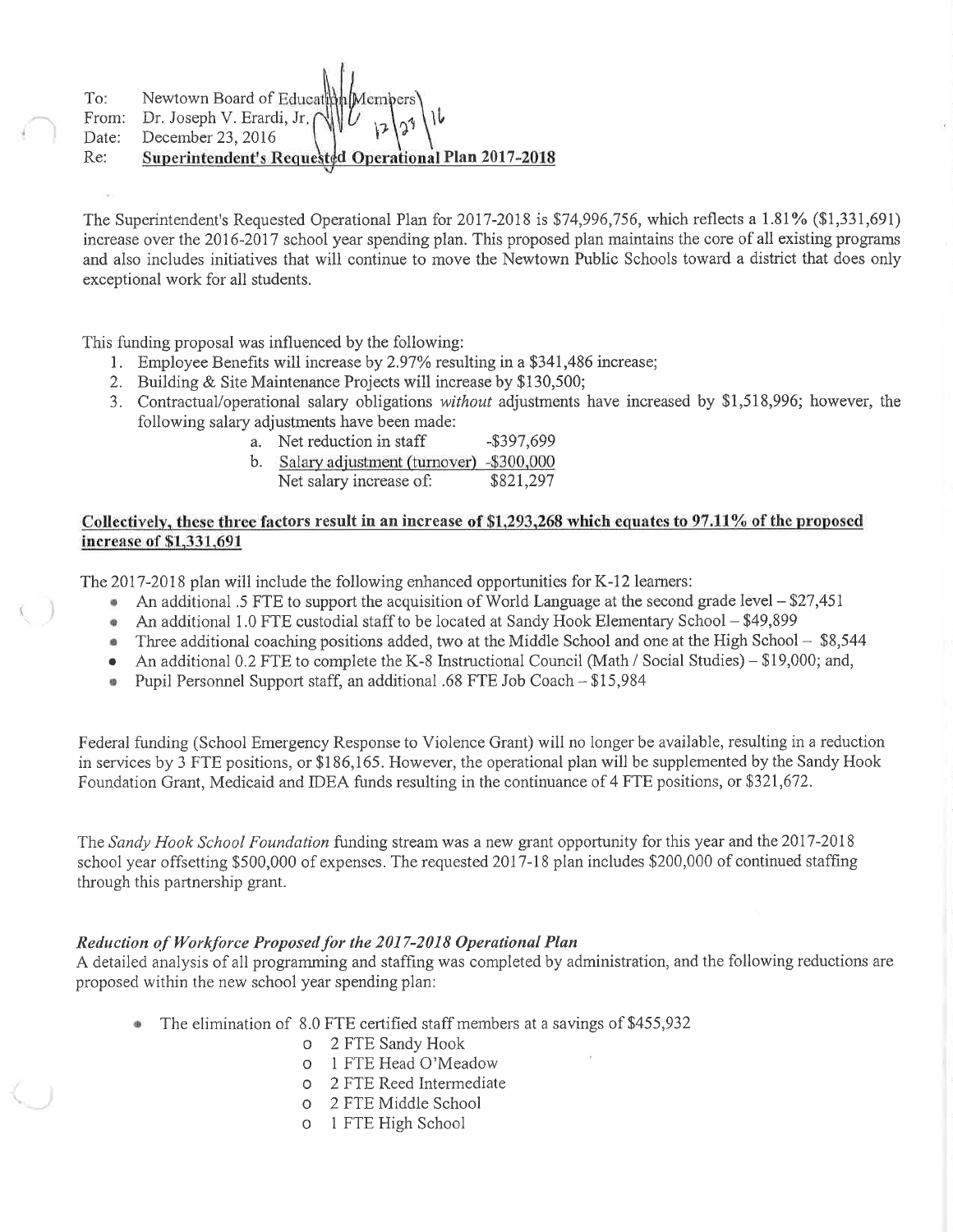| School Year | Approved Board of Ed<br>Budget | <b>Budget Increase</b> |
|-------------|--------------------------------|------------------------|
| 2006-2007   | \$60,387,154                   | 6.06%                  |
| 2007-2008   | \$62,885,158                   | 4.14%                  |
| 2008-2009   | \$66,031,044                   | 5.00%                  |
| 2009-2010   | \$66,314,928                   | 0.43%                  |
| 2010-2011   | \$67,194,734                   | 1.33%                  |
| 2011-2012   | \$67,971,427                   | 1.16%                  |
| 2012-2013   | \$68,555,794                   | 0.57%                  |
| 2013-2014   | \$71,045,304                   | 3.63%                  |
| 2014-2015   | \$71,345,304                   | 0.42%                  |
| 2015-2016   | \$71,587,946                   | 0.34%                  |
| 2016-2017   | \$73,665,065                   | 2.90%                  |
| 2017-2018   | \$74,996,756                   | 1.81%                  |

The historical budget request over the past 10 years.

It is also important to understand that the starting point for my office was a requested \$76,245,670, which represented a 3.5% increase over current spending. After meeting with all stakeholders, \$1,248,914 net of requests were reduced; thus, the superintendent's plan moving forward for your review.

District administrators, Cabinet members, and, in particular, Mr. Ron Bienkowski and his staff worked diligently to prepare this plan. Mr. Bienkowski, Director of Business, along with my office, would be happy to answer any and all questions that you may have during the budget review examination period.

Finally, it is my belief that this proposed budget represents the program priorities and the long term vision set forth by this Board of Education and also represents a plan that continues to maintain and enhance the needed resources for all children.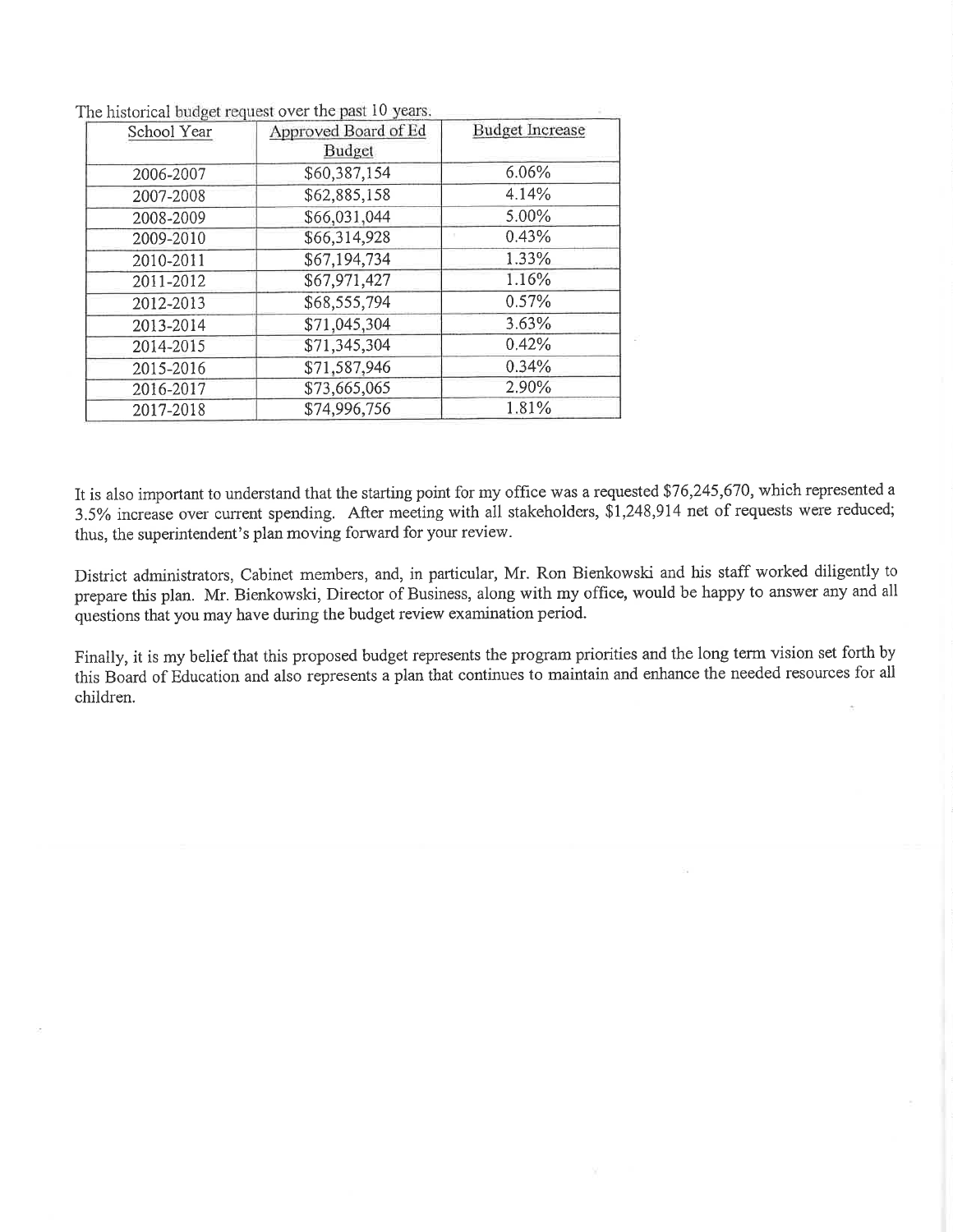## Newtown Board of Education Budget Meeting - February 1, 2017 **Questions and Answers**

Page 62 compared to 52, 71 and 82, Elementary School Budgets

- Q1. Why is SHS costing an additional \$10-13K more in equipment repair/rental and contracted services? (copier? And?)
- Cost centers received an allocation from the Central Office based on projected population for next year. A. Each administrator then determines the distribution of those funds to program needs. These lists indicate how the schools have allocated their needs. There is no requirement that they be uniform.

| <b>Schools</b> | Req. Amt | Program   | <b>Description</b>                                                                                                          |
|----------------|----------|-----------|-----------------------------------------------------------------------------------------------------------------------------|
| Hawley         | \$500    | Admin     | Laminator maintenance contract                                                                                              |
|                | \$150    | Music     | Piano Tuning/repairs                                                                                                        |
|                | \$400    | Library   | Repairs for electronics (audio systems, mics, antenaes, receivers) and<br>other audiovisual equipment (DVD, and CD Players) |
|                | \$1050   |           |                                                                                                                             |
| Sandy Hook     | \$730    | Music     | Piano Tuning, Instrument repair                                                                                             |
|                | \$800    | Classroom | Misc. building expenses, laminator, Ellison machine, smartboard bulbs                                                       |
|                | \$1530   |           |                                                                                                                             |
| Middle Gate    | \$150    | Admin     | Service Laminator                                                                                                           |
|                | \$300    | Music     | Piano Tuning, 2 times a year                                                                                                |
|                | \$100    | Library   | Repair & cleaning typewriter                                                                                                |
|                | \$150    | Classroom | Repair-classroom                                                                                                            |
|                | \$700    |           |                                                                                                                             |
| <b>HOM</b>     | \$350    | Music     | Piano tuning                                                                                                                |
|                | \$500    | Classroom | Necessary misc. repair work needed in classrooms/building                                                                   |
|                | \$850    |           |                                                                                                                             |

### **Repair Services:**

#### **Contracted Services:**

| <b>Schools</b> | Req. Amt | Program | <b>Description</b>                                                       |  |  |
|----------------|----------|---------|--------------------------------------------------------------------------|--|--|
| Hawley         | \$250    | Library | Enchanted Learning; Teacher website for differentiated material s and    |  |  |
|                |          |         | activities                                                               |  |  |
|                | \$149    | Library | Follett-Lexille Provides lextile ad measurements for books and           |  |  |
|                |          |         | collections to assist in appropriate book selection                      |  |  |
|                | \$115    | Library | Storyboard That: website for graphics and comic strip collection         |  |  |
|                | \$1,600  | Library | 1 Yr Subscription - Discovery Streaming (digital content, interactive    |  |  |
|                |          |         | lessons, virtual experiences, assessments, and professional development  |  |  |
|                |          |         | materials                                                                |  |  |
|                | \$850    | Library | Follett-Online hosting library manager including Alliance Plus,          |  |  |
|                |          |         | OneSearch                                                                |  |  |
|                | \$265    | Library | Ebsco: Novelist K-8 online database to search for books                  |  |  |
|                | \$250    | Library | Follett-WebPath Express: safe online searches (website filtration        |  |  |
|                |          |         | for appropriateness)                                                     |  |  |
|                | \$250    | Library | Encyclopedia Britannica: License (online research)                       |  |  |
|                | \$150    | Library | Follett-Title Peek: shows book titles, covers and reviews to assist with |  |  |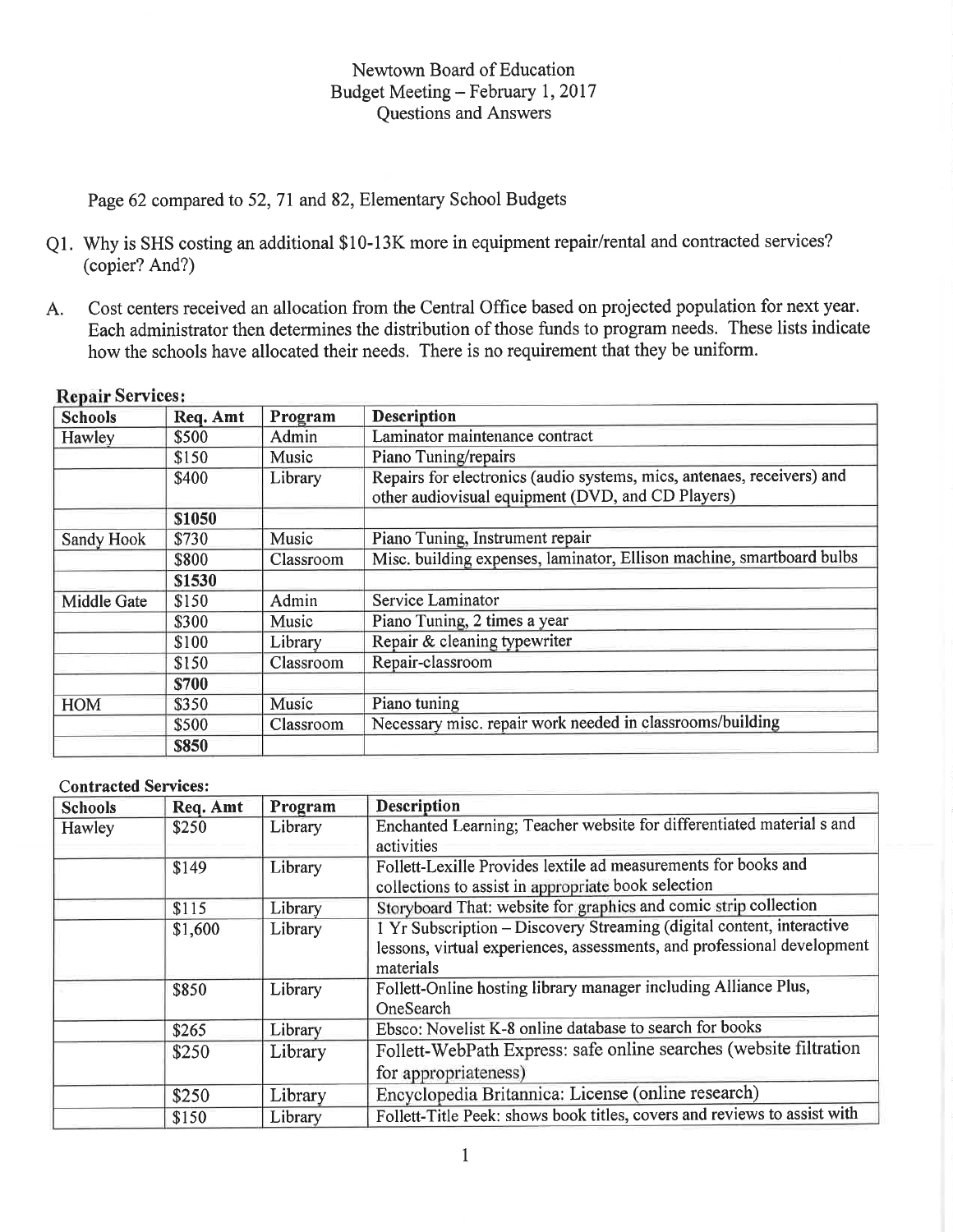## Newtown Board of Education Budget Meeting - February 1, 2017 Questions and Answers

|                   |                    |           | book selection                                                                                                                                                                     |
|-------------------|--------------------|-----------|------------------------------------------------------------------------------------------------------------------------------------------------------------------------------------|
|                   | \$145              | Library   | Fountas & Pinnell: sections by reading levels and optimal reading                                                                                                                  |
|                   |                    |           | zones                                                                                                                                                                              |
|                   | \$3000             | Classroom | <b>Managed Print Services</b>                                                                                                                                                      |
|                   | \$7024             |           |                                                                                                                                                                                    |
| <b>Sandy Hook</b> | \$1,330            | Music     | Pianist for 2 concerts and rehearsals                                                                                                                                              |
|                   | \$8,033            | Library   | Discovery Education, Bookflix, Follett, Junior Library Guild, Truflix,<br>EBSCO Magazine, Tumblebooks.com, Brittanicca & Image Quest,<br><b>Enchanted Learning, Teaching Books</b> |
|                   | \$4,900            | Classroom | Manged Print Services \$250 per month, Follett for LAS, Read<br>Naturally, digital content                                                                                         |
|                   | \$14,263           |           |                                                                                                                                                                                    |
| Middle Gate       | \$4,280<br>Library |           | Discovery Streaming, Automation Support-Follett, Brittanica on line,<br>AIMSweb contracted services, Enchanted Learning                                                            |
|                   | \$4,690            | Classroom | <b>Managed Print Services</b>                                                                                                                                                      |
|                   | \$8,970            |           |                                                                                                                                                                                    |
| <b>HOM</b>        | \$600              | Music     | Accompanist for concert programs                                                                                                                                                   |
|                   | \$3,725            | Library   | Library services: Discovery Streaming, EBSCO, Grolier Online etc                                                                                                                   |
|                   | \$3,000            | Classroom | <b>Managed Print Services</b>                                                                                                                                                      |
|                   | \$7,910            |           |                                                                                                                                                                                    |

# The copier rental is detailed as follows:

| Location                 | <b>New Model</b> | <b>Internal</b> | <b>Internal</b> | <b>Annual Cost</b> |
|--------------------------|------------------|-----------------|-----------------|--------------------|
|                          |                  | <b>Expense</b>  | <b>Charge</b>   |                    |
| $HAW - Office$           | IR Advanced 6555 | \$990.05        |                 |                    |
| HAW-Work Rm              | IR Advanced 6575 | \$1,485,54      | \$2,475.59      | \$9.902.36         |
| $SH - Office Rm 101C$    | IR Advanced 6575 | \$1,485.54      |                 |                    |
| SH - Faculty Work Rm 215 | IR Advanced 6575 | \$1,485.54      |                 |                    |
| SH - Library Rm 108B     | IR Advanced 6555 | \$990.05        | \$3,961.13      | \$15,844.52        |
| $MG - Office$            | IR Advanced 6575 | \$1,485.54      |                 |                    |
| $MG - Work Rm$           | IR Advanced 6575 | \$1,485.54      | \$2,971.08      | \$11,884.32        |
| HOM - Work Rm            | IR Advanced 6575 | \$1,485.54      |                 |                    |
| $HOM - Office$           | IR Advanced 6555 | \$990.05        | \$2,475.59      | \$9,903.36         |

Sandy Hook has three leased MFP (Multi-Function Printer) devices and the other elementary schools have two each. SHS because it has two levels and is more spread out. The machine configuration is based on their historic experience. Middle Gate has two of the same machines.

Page. 210, Priority One Technology requests and supplemental student device counts by building

Q2. What is the rationale for adding the same amount of iPads/Chromebooks to each elementary school when MGS has a much higher student to device ratio (1.2) and SHS has a much lower ratio (0.8)? Can we even out the distribution?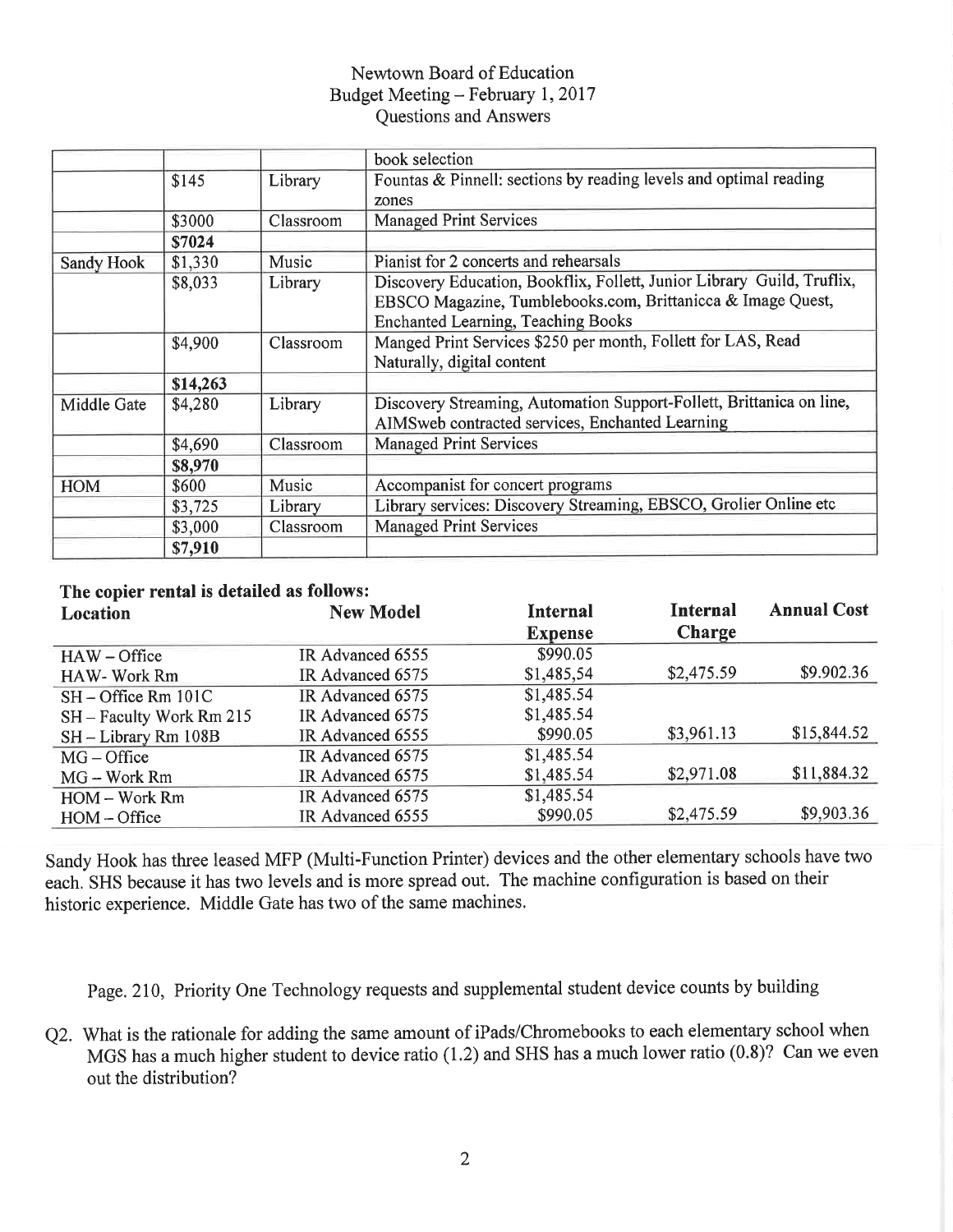## Newtown Board of Education Budget Meeting – February 1, 2017 **Ouestions and Answers**

The dollar amount that had been included in last year's budget, and is again included this year, for A. building administration priorities is \$80,000. In order to encourage each building to grow in their use of technology and meet educational needs recognized within the building, a portion of these dollars is appropriated to each building.

The best effort is put forward to purchase all technology equipment at the best cost possible. Any savings realized through purchases to meet building administration priorities and obsolete equipment is then used to add equipment with a focus on equity.

This year we were able to add an additional cart of Chromebooks at Hawley, HOM and MGS with these funds.

- Q2a. Similarly, what is the rationale for adding Chromebooks to Reed (1.04 ratio) and not the Middle School  $(1.52 \text{ ratio})$ ?
- Budget planning continues to prioritize the replacement of obsolete devices. For the 2016-17 budget year,  $A<sub>1</sub>$ the equipment at RIS was due for replacement.

Prior to purchasing for a given building, we

- look at the current inventory of devices and compare it to the educational program needs; and
- consider the devices available in the current market that most closely match those needs.

This year Chromebooks were selected as the technology most aligned with instructional needs. This choice allowed us to deploy more devices and improve the student to device ratio.

During the 2017-17 school year, NMS is slated for refresh, and the same process will be repeated. Early conversations with building administration indicate the Chromebook as an ideal selection. Therefore, it is believed that next year we will be able to improve their student to device ratio, as well.

- Q3. Page 228, what, more specifically are the contracted services for HVAC at SHS?
- For the first year the equipment warranty was on the installation contractor. Now we need to provide this A. service which includes investigative services such as; checking motor compressors, bearings, controls and system operations as well as preventative maintenance replacing filter, belts, lubrication etc.

Page 237, Staffing, Plant Operation and Maintenance